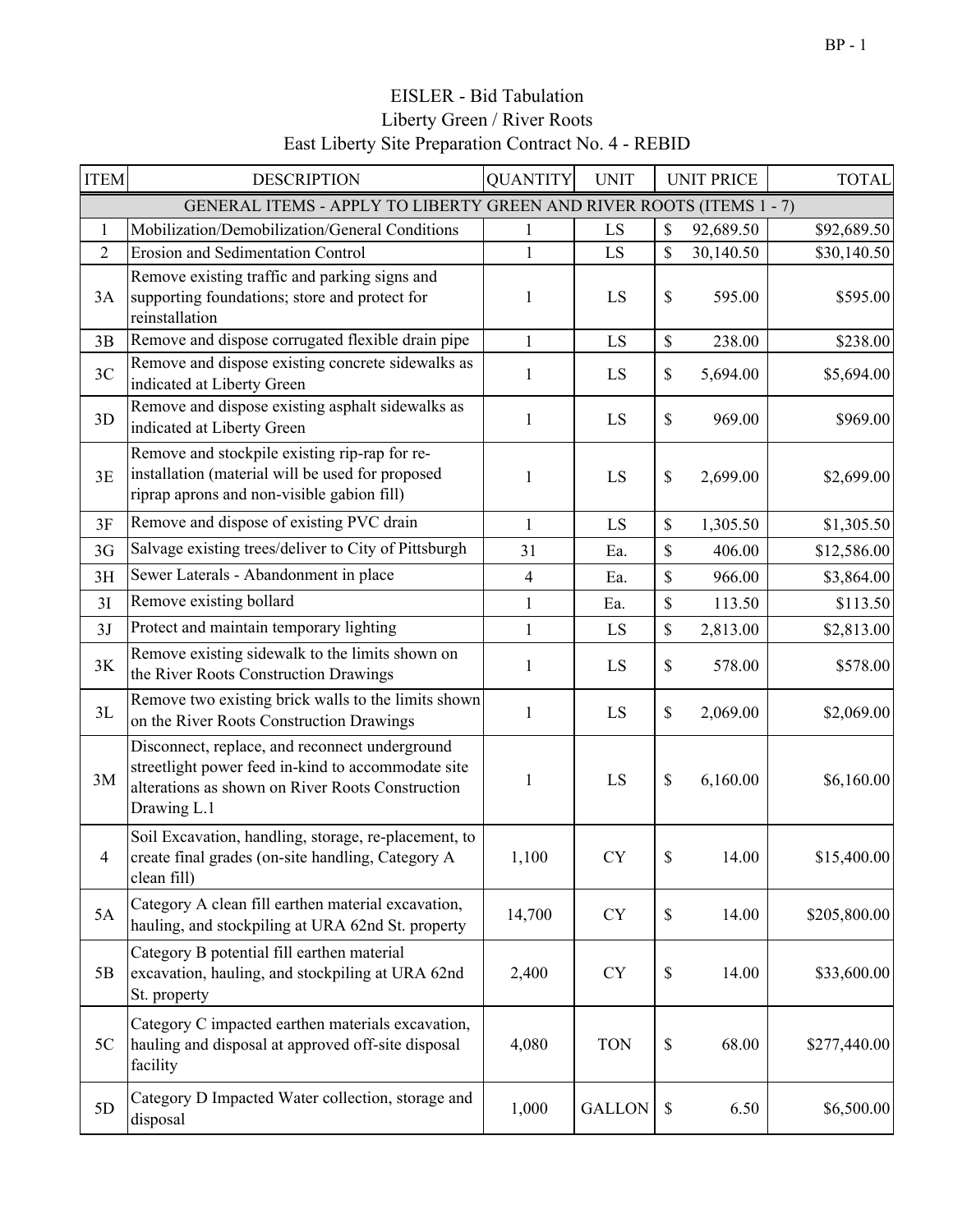Liberty Green / River Roots East Liberty Site Preparation Contract No. 4 - REBID EISLER - Bid Tabulation

| <b>ITEM</b> | <b>DESCRIPTION</b>                                                                                                                         | <b>QUANTITY</b>         | <b>UNIT</b> |              |            | <b>TOTAL</b> |
|-------------|--------------------------------------------------------------------------------------------------------------------------------------------|-------------------------|-------------|--------------|------------|--------------|
| 6           | Class "RP" Rock Excavation - Open pit excavation -<br>incudes loading, hauling, and stockpiling at URA<br>property at 62nd and Butler Sts. | 200                     | <b>CY</b>   | \$           | 26.50      | \$5,300.00   |
| $\tau$      | Class "RT" Rock Excavation - Trench excavation -<br>incudes loading, hauling, and stockpiling at URA<br>property at 62nd and Butler Sts.   | 20                      | <b>CY</b>   | \$           | 37.50      | \$750.00     |
|             | LIBERTY GREEN-SPECIFIC ITEMS - (ITEMS 8 - 94)                                                                                              |                         |             |              |            |              |
| 8           | Underground Detention (UGD-1) System<br>(COMPLETE)                                                                                         | 1                       | LS          | \$           | 354,271.00 | \$354,271.00 |
| 9           | 12" HDPE Pipe                                                                                                                              | 65                      | LF          | \$           | 82.50      | \$5,362.50   |
| 10          | 15" HDPE Pipe                                                                                                                              | 688                     | LF          | \$           | 98.50      | \$67,768.00  |
| 11          | 18" HDPE Pipe                                                                                                                              | 75                      | LF          | \$           | 118.00     | \$8,850.00   |
| 12A         | 24" HDPE Pipe                                                                                                                              | 85                      | LF          | \$           | 301.00     | \$25,585.00  |
| 12B         | 24" Storm Sewer Cut-in Wye Connection                                                                                                      | 1                       | LS          | \$           | 34,594.50  | \$34,594.50  |
| 13          | <b>Bioswale Underdrain</b>                                                                                                                 | 120                     | LF          | \$           | 18.00      | \$2,160.00   |
| 14          | <b>Yard Drains</b>                                                                                                                         | $\overline{\mathbf{3}}$ | Ea.         | \$           | 3,857.00   | \$11,571.00  |
| 15          | Standard Manholes - 4' ID                                                                                                                  | $\overline{2}$          | Ea.         | \$           | 5,305.00   | \$10,610.00  |
| 16          | Water Quality Manhole-CDS-4 (4' ID, MH-112)                                                                                                | $\mathbf{1}$            | Ea.         | \$           | 25,744.00  | \$25,744.00  |
| 17          | Water Quality Manhole-CDS-6 (6' ID, MH-108A)                                                                                               | $\mathbf{1}$            | Ea.         | \$           | 45,859.50  | \$45,859.50  |
| 18          | <b>Catch Basins</b>                                                                                                                        | 7                       | Ea.         | \$           | 6,488.50   | \$45,419.50  |
| 19          | Endwalls and riprap aprons                                                                                                                 | 4                       | Ea.         | \$           | 2,751.00   | \$11,004.00  |
| 20          | LLDPE Liner System                                                                                                                         | 18,600                  | <b>SF</b>   | \$           | 4.00       | \$74,400.00  |
| 21          | Concrete Sidewalks / Vehicular Medium Broom<br>Finish (6" Thick)                                                                           | 27,704                  | <b>SF</b>   | \$           | 11.00      | \$304,744.00 |
| 22          | Concrete Sidewalks / Vehicular Exposed Aggregate<br>Finish (6" Thick)                                                                      | 8,596                   | <b>SF</b>   | \$           | 14.50      | \$124,642.00 |
| 23          | Concrete Sidewalks / Pedestrian Medium Broom<br>Finish (4" Thick)                                                                          | 12,162                  | <b>SF</b>   | \$           | 11.00      | \$133,782.00 |
| 24          | Concrete Sidewalks / Pedestrian Exposed Aggregate<br>Finish (4" Thick)                                                                     | 325                     | <b>SF</b>   | \$           | 17.00      | \$5,525.00   |
| 25          | Concrete Sidewalks / ADA Curbs & Ramp                                                                                                      | $\overline{7}$          | Ea.         | \$           | 2,488.50   | \$17,419.50  |
| 26          | Concrete Seat Walls                                                                                                                        | 380                     | $\rm LF$    | \$           | 612.75     | \$232,845.00 |
| 27          | <b>Educational Signage</b>                                                                                                                 | $\overline{2}$          | Ea.         | \$           | 937.50     | \$1,875.00   |
| 28          | Playground Signage                                                                                                                         | $\overline{2}$          | Ea.         | \$           | 937.50     | \$1,875.00   |
| 29          | Park Signage                                                                                                                               | $\overline{4}$          | Ea.         | \$           | 1,256.50   | \$5,026.00   |
| 30          | Picnic Table                                                                                                                               | $\overline{\mathbf{4}}$ | Ea.         | \$           | 1,012.50   | \$4,050.00   |
| 31          | Grill                                                                                                                                      | $\overline{4}$          | Ea.         | \$           | 939.50     | \$3,758.00   |
| 32          | 6-Foot Bench                                                                                                                               | 15                      | Ea.         | \$           | 2,294.50   | \$34,417.50  |
| 33          | 8-Foot Bench                                                                                                                               | 9                       | Ea.         | \$           | 2,867.50   | \$25,807.50  |
| 34          | Fence - Wood Slat 1 / L-503                                                                                                                | 31.33                   | LF          | \$           | 227.90     | \$7,140.11   |
| 35          | Fence - Omega 7 / L-500                                                                                                                    | 360                     | LF          | $\mathbb{S}$ | 61.00      | \$21,960.00  |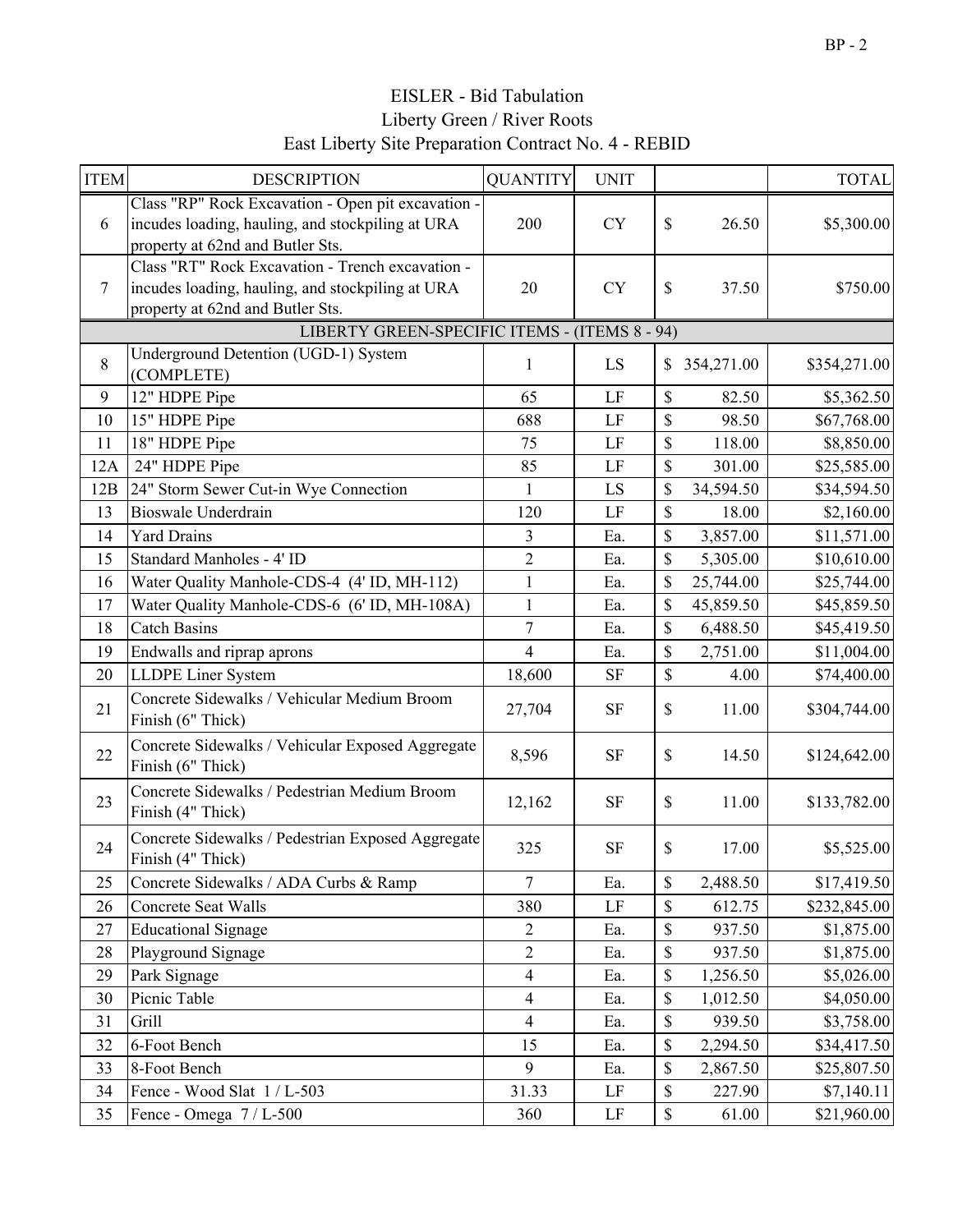| <b>ITEM</b> | <b>DESCRIPTION</b>                                                    | <b>QUANTITY</b> | <b>UNIT</b> | <b>UNIT PRICE</b>      | <b>TOTAL</b> |
|-------------|-----------------------------------------------------------------------|-----------------|-------------|------------------------|--------------|
| 36          | <b>Bike Rack</b>                                                      | 4               | Ea.         | \$<br>603.00           | \$2,412.00   |
| 37          | <b>Trash Receptacles</b>                                              | 12              | Ea.         | \$<br>4,804.00         | \$57,648.00  |
| 38          | Flush Concrete Curb                                                   | 1,350           | LF          | \$<br>33.50            | \$45,225.00  |
| 39          | 4.25" thick Play Surface / subsurface                                 | 14,500          | <b>SF</b>   | \$<br>24.00            | \$348,000.00 |
| 40          | Wood Deck & Elevated ADA ramp/complete                                | 1               | LS          | \$<br>144,579.50       | \$144,579.50 |
| 41          | Play Area Equipment                                                   | $\mathbf{1}$    | LS          | \$<br>520,568.00       | \$520,568.00 |
| 42          | Play Area - Water Feature Equipment                                   | $\mathbf{1}$    | LS          | \$<br>43,850.50        | \$43,850.50  |
| 43          | Imported Soil - Structural Soil for Trees                             | 415             | <b>CY</b>   | $\mathbb{S}$<br>109.50 | \$45,442.50  |
| 44          | Amended Soil/Planting Mix for Trees Pits and<br><b>Planting Areas</b> | 1,940           | <b>CY</b>   | \$<br>91.50            | \$177,510.00 |
| 45          | Amended Soil Layer/Planting Mix for Bioswales                         | 700             | <b>CY</b>   | \$<br>95.50            | \$66,850.00  |
| 46          | Colored Concrete Pavement (4" Thick)                                  | 2,313           | <b>SF</b>   | $\$$<br>15.00          | \$34,695.00  |
| 47          | <b>Stepping Stones</b>                                                | 8               | Ea.         | \$<br>3,095.50         | \$24,764.00  |
|             | <b>CANOPY TREES</b>                                                   |                 |             |                        |              |
| 48          | - Sugar Maple                                                         | 12              | Ea.         | $\mathbb{S}$<br>852.50 | \$10,230.00  |
| 49          | - Ginkgo                                                              | $\overline{3}$  | Ea.         | \$<br>1,035.50         | \$3,106.50   |
| 50          | - Golden Larch                                                        | $\mathbf{1}$    | Ea.         | \$<br>1,035.00         | \$1,035.00   |
| 51          | - London Plane                                                        | 10              | Ea.         | \$<br>761.00           | \$7,610.00   |
| 52          | American Sweetgum                                                     | 8               | Ea.         | \$<br>869.00           | \$6,952.00   |
| 53          | - Tulip Poplar                                                        | 12              | Ea.         | \$<br>869.00           | \$10,428.00  |
| 54          | Kentucky Coffee tree                                                  | $\mathbf{1}$    | Ea.         | \$<br>846.00           | \$846.00     |
| 55          | Black Tupelo                                                          | 11              | Ea.         | \$<br>1,035.00         | \$11,385.00  |
| 56          | Swamp White Oak                                                       | 10              | Ea.         | \$<br>836.00           | \$8,360.00   |
| 57          | - Willow Oak                                                          | 8               | Ea.         | \$<br>836.00           | \$6,688.00   |
| 58          | Shumard Oak                                                           | $\overline{7}$  | Ea.         | \$<br>836.00           | \$5,852.00   |
|             | <b>EVERGREEN TREES</b>                                                |                 |             |                        |              |
| 59          | - Atlantic White Cedar                                                | $\overline{2}$  | Ea.         | $\$$<br>952.50         | \$1,905.00   |
| 60          | - Deodar Cedar                                                        | $\mathbf{1}$    | Ea.         | \$<br>952.50           | \$952.50     |
| 61          | - Dawn Redwood                                                        | 3               | Ea.         | \$<br>624.00           | \$1,872.00   |
| 62          | - Sweet bay Magnolia                                                  | 1               | Ea.         | 574.00<br>\$           | \$574.00     |
|             | ORNAMENTAL TREES                                                      |                 |             |                        |              |
| 63          | - River Birch                                                         | 5               | Ea.         | $\mathbb S$<br>533.50  | \$2,667.50   |
| 64          | - American Hornbeam                                                   | $\overline{2}$  | Ea.         | \$<br>869.00           | \$1,738.00   |
| 65          | - Flowering Dogwood                                                   | $\overline{3}$  | Ea.         | $\mathbb{S}$<br>451.00 | \$1,353.00   |
| 66          | - Common Witch-hazel                                                  | $\mathbf{1}$    | Ea.         | \$<br>341.00           | \$341.00     |
|             | <b>SHRUBS</b>                                                         |                 |             |                        |              |
| 67          | - Blood twig Dogwood                                                  | 40              | Ea.         | $\mathbb S$<br>55.00   | \$2,200.00   |
| 68          | - Oakleaf Hydrangea                                                   | 10              | Ea.         | $\$$<br>90.00          | \$900.00     |
| 69          | - Vernal Witch-hazel                                                  | 10              | Ea.         | \$<br>90.00            | \$900.00     |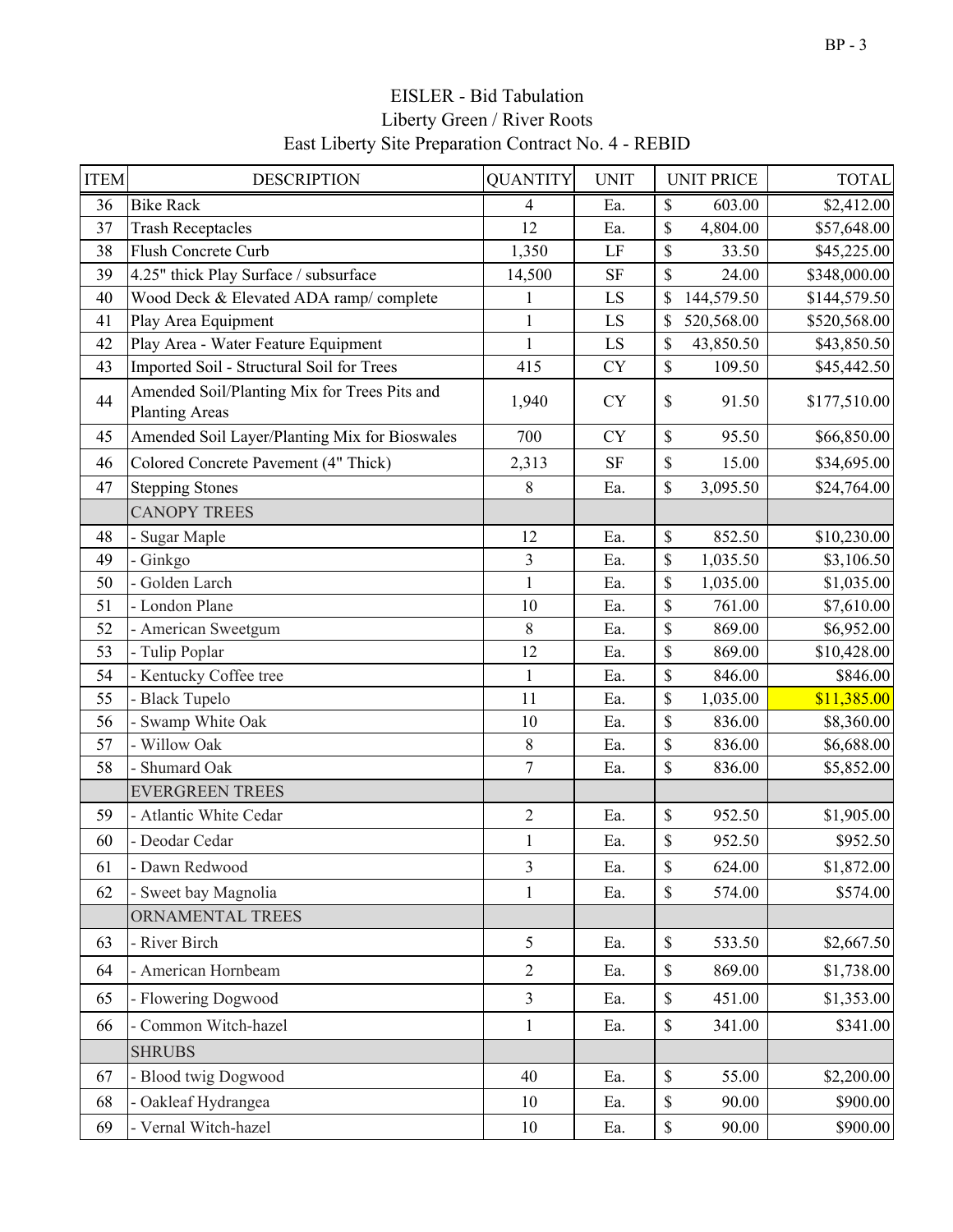| <b>ITEM</b> | <b>DESCRIPTION</b>                                                     | <b>QUANTITY</b> | <b>UNIT</b> | <b>UNIT PRICE</b> | <b>TOTAL</b> |
|-------------|------------------------------------------------------------------------|-----------------|-------------|-------------------|--------------|
|             | <b>GRASSES</b>                                                         |                 |             |                   |              |
| 70          | - Switchgrass                                                          | 1,300           | Ea.         | \$<br>19.50       | \$25,350.00  |
| 71          | Prairie Drop seed                                                      | 5,200           | Ea.         | \$<br>19.50       | \$101,400.00 |
| 72A         | Lawn Area Grass                                                        | 45,000          | <b>SF</b>   | \$<br>0.45        | \$20,250.00  |
| 72B         | - Bioswale Seed Mix                                                    | 17,300          | <b>SF</b>   | \$<br>0.40        | \$6,920.00   |
| 73          | Liberty Green BioSwales Drip Irrigation piping and<br>fittings         | 1               | LS          | \$<br>39,091.50   | \$39,091.50  |
| 74          | 3/4" Water Supply Pipe/ Fittings                                       | 68              | LF          | \$<br>118.00      | \$8,024.00   |
| 75          | 1" Water Supply Pipe/ Fittings                                         | 501             | LF          | \$<br>89.50       | \$44,839.50  |
| 76          | 1-1/2" Water Supply Pipe/ Fittings                                     | 165             | LF          | \$<br>96.50       | \$15,922.50  |
| 77          | 2" Water Supply Pipe/ Fittings                                         | 21              | LF          | \$<br>168.00      | \$3,528.00   |
| 78          | Hose Bibs & Shut off Valve Lawn Boxes                                  | $\overline{4}$  | Ea.         | \$<br>6,639.50    | \$26,558.00  |
| 79          | PWSA Water Service Tap / Meter Pit / Meters                            | $\mathbf{1}$    | LS          | \$<br>18,695.00   | \$18,695.00  |
| 80          | Sewer Line to Water Feature                                            | $\mathbf{1}$    | LS          | \$<br>42,619.50   | \$42,619.50  |
| 81          | Sewer Line to Drinking Fountain                                        | $\mathbf{1}$    | LS          | \$<br>19,378.00   | \$19,378.00  |
| 82          | Drinking Fountain                                                      | $\mathbf{1}$    | Ea.         | \$<br>6,150.00    | \$6,150.00   |
| 83          | <b>Electrical Service Feeders</b>                                      | 450             | LF          | \$<br>51.50       | \$23,175.00  |
| 84          | <b>Electrical Service and Control Cabinet</b>                          | $\mathbf{1}$    | LS          | \$<br>30,404.00   | \$30,404.00  |
| 85          | <b>Electrical Outlets at Wood Deck</b>                                 | $\overline{2}$  | Ea.         | \$<br>226.00      | \$452.00     |
| 86          | Water Play Feature Electrical Power and Controls<br>System             | $\mathbf{1}$    | LS          | \$<br>2,507.50    | \$2,507.50   |
| 87          | Cistern Mechanical Electrical Power and Controls<br>System             | $\mathbf{1}$    | LS          | \$<br>77,593.00   | \$77,593.00  |
| 88          | Irrigation System Power                                                | $\mathbf{1}$    | LS          | \$<br>3,751.00    | \$3,751.00   |
| 89A         | Direct Burial Lighting and Convenience<br>Receptacles Conduit          | 3,020           | LF          | \$<br>13.50       | \$40,770.00  |
| 89B         | AWG #6 Lighting Cable                                                  | 11,200          | LF          | \$<br>2.50        | \$28,000.00  |
| 89C         | AWG #8 Convenience Receptacles Cable                                   | 1,600           | LF          | \$<br>2.00        | \$3,200.00   |
| 90          | 14' Standard Park Pole & Luminaire                                     | 25              | Ea.         | \$<br>6,270.00    | \$156,750.00 |
| 91          | Remove & Reinstall Existing Street Light Pole                          | 7               | Ea.         | \$<br>1,637.50    | \$11,462.50  |
| 92          | 15' Decorative Street Light and Pole                                   | 6               | Ea.         | \$<br>6,550.00    | \$39,300.00  |
| 93          | Remove & Deliver Existing Street Light Poles and<br><b>Bracket Arm</b> | 1               | LS          | \$<br>1,287.00    | \$1,287.00   |
| 94          | City Standard Junction Box, Type JB-1                                  | 1               | LS          | \$<br>2,003.50    | \$2,003.50   |
|             | RIVER ROOTS-SPECIFIC ITEMS - (ITEMS 95 - 140)                          |                 |             |                   |              |
| 95          | <b>Gabion Retaining Walls</b>                                          | 102             | <b>CY</b>   | \$<br>455.50      | \$46,461.00  |
| 96          | <b>PVC Piping &amp; Connections</b>                                    | 230             | LF          | \$<br>186.00      | \$42,780.00  |
| 97          | Pex, 1" to Hand Pump (inc. fittings)                                   | 150             | LF          | \$<br>21.50       | \$3,225.00   |
| 98          | Hand Pump                                                              | $\mathbf 1$     | Ea.         | \$<br>415.00      | \$415.00     |
| 99          | Galvanized Steel and HDPE Overflows                                    | 5               | Ea.         | \$<br>1,796.00    | \$8,980.00   |
| 100         | <b>EPDM Liner System</b>                                               | 14,000          | <b>SF</b>   | \$<br>2.00        | \$28,000.00  |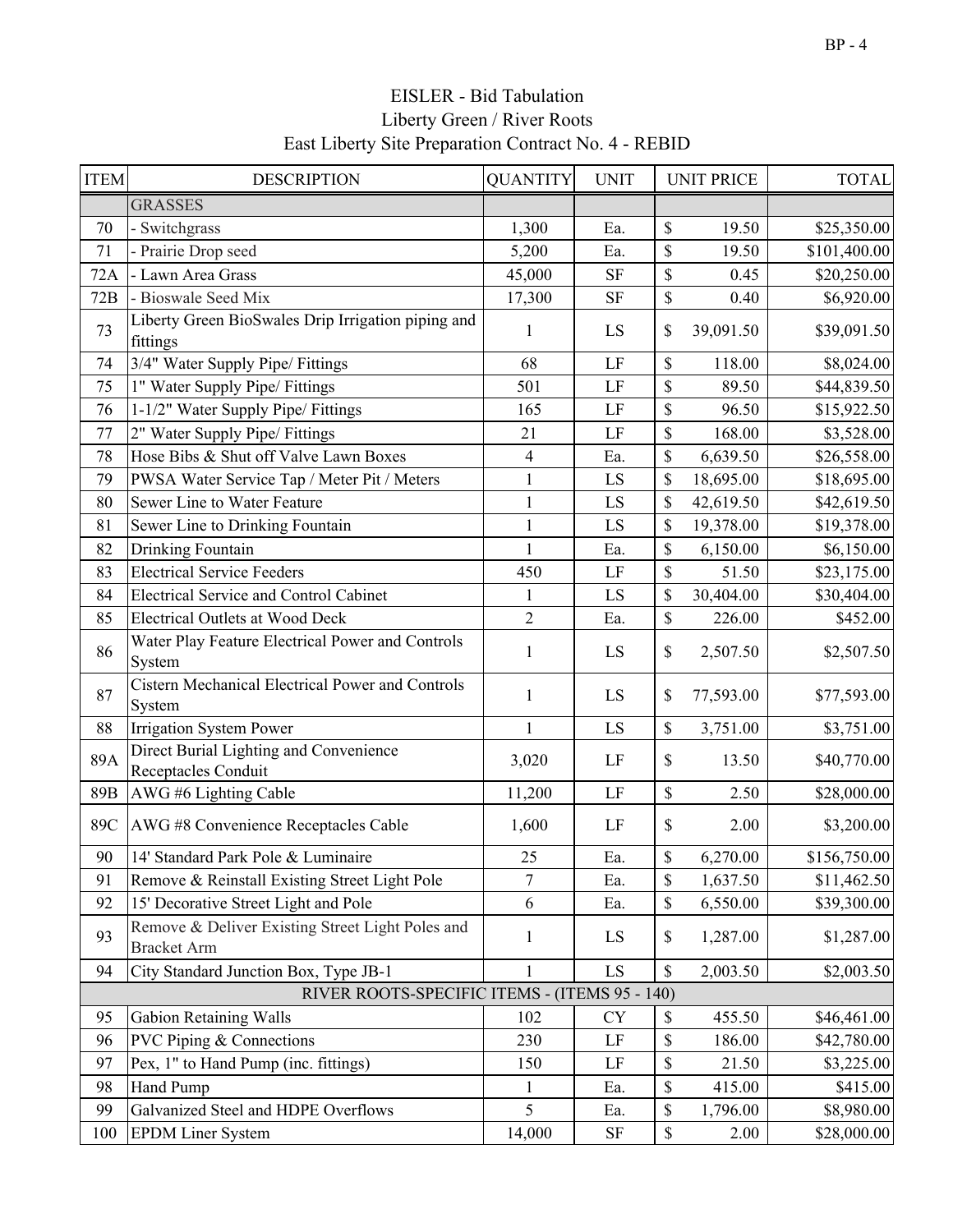| <b>ITEM</b> | <b>DESCRIPTION</b>                                                        | <b>QUANTITY</b>         | <b>UNIT</b> |              | <b>UNIT PRICE</b> | <b>TOTAL</b> |
|-------------|---------------------------------------------------------------------------|-------------------------|-------------|--------------|-------------------|--------------|
| 101         | Stormwater Storage Tank & Associated Equipment                            | 1                       | Ea.         | \$           | 5,055.00          | \$5,055.00   |
| 102         | Riprap Aprons (Reuse existing site materials)                             | $\overline{\mathbf{4}}$ | Ea.         | \$           | 493.50            | \$1,974.00   |
| 103         | AASHTO #57 washed aggregate (basin underdrain<br>material at River Roots) | 200                     | <b>TON</b>  | \$           | 73.00             | \$14,600.00  |
| 104         | Sandy Planting Medium (Imported Soil)                                     | 530                     | <b>CY</b>   | \$           | 85.50             | \$45,315.00  |
| 105         | Kalida St. Inlet Retrofitting (2) Piping/Fittings &<br>street restoration | $\mathbf{1}$            | LS          | \$           | 21,624.00         | \$21,624.00  |
| 106         | Sidewalks / Pedestrian Medium Broom Finish (4"<br>Thick)                  | 2,100                   | <b>SF</b>   | $\mathbb{S}$ | 10.65             | \$22,365.00  |
| 107         | Concrete Stairs & Risers                                                  | 1                       | LS          | \$           | 41,949.00         | \$41,949.00  |
| 108         | <b>Salvaged Stone Treads</b>                                              | 10                      | Ea.         | \$           | 265.00            | \$2,650.00   |
| 109         | Alternate - New Stone Treads                                              | 10                      | Ea.         | \$           | 491.00            | \$4,910.00   |
| 110         | Concrete Splash Block Assembly at Basin #6                                | $\mathbf{1}$            | LS          | \$           | 48,408.00         | \$48,408.00  |
| 111         | <b>Educational Signage</b>                                                | $\overline{\mathbf{4}}$ | Ea.         | \$           | 847.00            | \$3,388.00   |
| 112         | 20"x26"x10' Stone Bench                                                   | $\overline{\mathbf{3}}$ | Ea.         | \$           | 6,525.00          | \$19,575.00  |
| 113         | <b>Trash Receptacles</b>                                                  | $\overline{\mathbf{4}}$ | Ea.         | \$           | 4,804.00          | \$19,216.00  |
| 114         | Corten Steel Channels                                                     | $\mathbf{1}$            | LS          | \$           | 27,084.50         | \$27,084.50  |
| 115         | <b>Stair Railing</b>                                                      | $\mathbf{1}$            | LS          | \$           | 7,195.00          | \$7,195.00   |
| 116         | Splash Block Tile Installation at Basin #6                                | $\mathbf{1}$            | LS          | \$           | 3,509.00          | \$3,509.00   |
| 117         | Install Water Creatures (placed in Gabions)                               | 32                      | Ea.         | \$           | 121.50            | \$3,888.00   |
| 118         | Install Water Creatures (stone-mounted)                                   | 21                      | Ea.         | \$           | 243.00            | \$5,103.00   |
| 119         | Install Water Creatures (with cast-in-place footing)                      | 21                      | Ea.         | \$           | 462.50            | \$9,712.50   |
| 120         | <b>Install Sound Sculptures</b>                                           | 6                       | Ea.         | \$           | 913.00            | \$5,478.00   |
| 121         | Wood Deck & Elevated Path                                                 | $\mathbf{1}$            | LS          | \$           | 22,609.00         | \$22,609.00  |
|             | 122A Boulders - Small                                                     | 5                       | <b>TON</b>  | \$           | 178.50            | \$892.50     |
|             | 122B Boulders - Medium                                                    | 40                      | <b>TON</b>  | \$           | 229.50            | \$9,180.00   |
|             | 122C Boulders - Large                                                     | 45                      | <b>TON</b>  | \$           | 269.00            | \$12,051.20  |
|             | 122D Boulders - Extra Large                                               | 100                     | <b>TON</b>  | \$           | 308.50            | \$30,850.00  |
| 123         | Engraved Seating Stones - Square                                          | 15                      | <b>TON</b>  | \$           | 1,972.00          | \$29,580.00  |
|             | <b>CANOPY TREES</b>                                                       |                         |             |              |                   |              |
| 124         | - American Sweetgum                                                       | $\overline{2}$          | Ea.         | \$           | 912.50            | \$1,825.00   |
| 125         | - Tulip Poplar                                                            | $\overline{2}$          | Ea.         | \$           | 912.50            | \$1,825.00   |
| 126         | - Black Tupelo                                                            | $\overline{\mathbf{3}}$ | Ea.         | \$           | 1,092.00          | \$3,276.00   |
| 127         | - Swamp White Oak                                                         | $\overline{3}$          | Ea.         | \$           | 861.00            | \$2,583.00   |
| 128         | - Shagbark Hickory                                                        | $\mathbf{1}$            | Ea.         | $\$$         | 745.50            | \$745.50     |
| 129         | - American Beach                                                          | $\mathbf{1}$            | Ea.         | \$           | 1,237.50          | \$1,237.50   |
| 130         | - Eastern Sycamore                                                        | $\mathbf{1}$            | Ea.         | $\$$         | 741.50            | \$741.50     |
|             | ORNAMENTAL TREES                                                          |                         |             |              |                   |              |
| 131         | - River Birch                                                             | $\overline{4}$          | Ea.         | \$           | 548.50            | \$2,194.00   |
| 132         | - American Hornbeam                                                       | $\overline{3}$          | Ea.         | \$           | 582.50            | \$1,747.50   |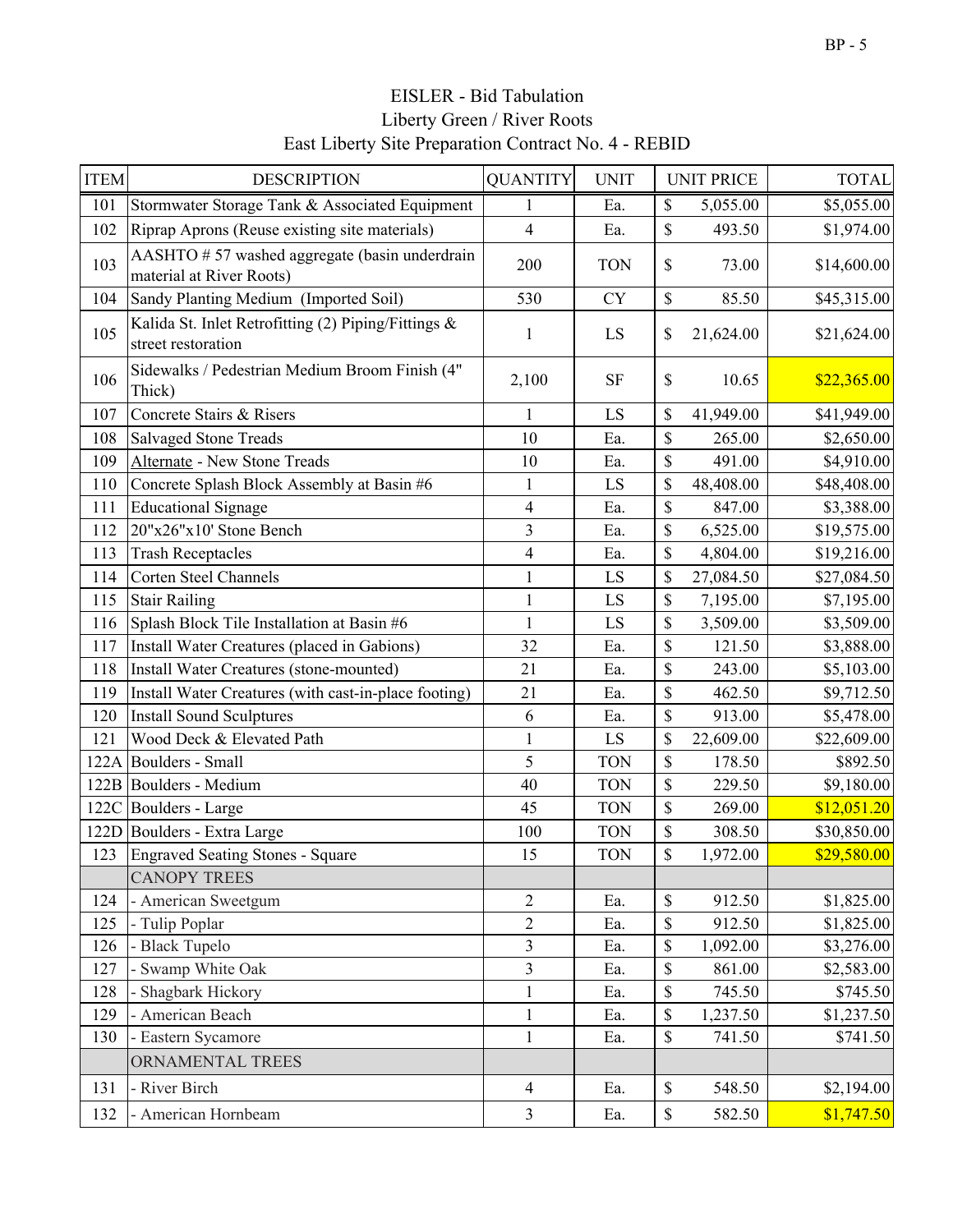| <b>ITEM</b>                                                                               | <b>DESCRIPTION</b>                                                            | <b>QUANTITY</b> | <b>UNIT</b> |               | <b>UNIT PRICE</b> | <b>TOTAL</b> |
|-------------------------------------------------------------------------------------------|-------------------------------------------------------------------------------|-----------------|-------------|---------------|-------------------|--------------|
|                                                                                           | <b>SHRUBS</b>                                                                 |                 |             |               |                   |              |
| 133                                                                                       | - Blood Twig Dogwood                                                          | 24              | Ea.         | $\mathcal{S}$ | 59.00             | \$1,416.00   |
| 134                                                                                       | - Oakleaf Hydrangea                                                           | 22              | Ea.         | \$            | 93.00             | \$2,046.00   |
| 135                                                                                       | - Blue Beard                                                                  | 229             | Ea.         | \$            | 61.00             | \$13,969.00  |
| 136                                                                                       | - Virginia Sweet Spire                                                        | 70              | Ea.         | \$            | 61.00             | \$4,270.00   |
|                                                                                           | - GRASSES                                                                     |                 |             |               |                   |              |
| 137                                                                                       | - Switchgrass                                                                 | 450             | Ea.         | $\mathbb{S}$  | 20.00             | \$9,000.00   |
| 138                                                                                       | - Prairie Drop seed                                                           | 330             | Ea.         | \$            | 20.00             | \$6,600.00   |
| 139                                                                                       | Lawn Area Grass                                                               | 18,000          | <b>SF</b>   | \$            | 0.46              | \$8,280.00   |
| 140                                                                                       | Water System Outflow Geogrid                                                  | 180             | <b>SF</b>   | \$            | 8.00              | \$1,440.00   |
| GENERAL ITEMS - APPLY TO LIBERTY GREEN, RIVER ROOTS, AND 62ND ST SITES (ITEMS 141 TO 144) |                                                                               |                 |             |               |                   |              |
| 141                                                                                       | <b>Witness Barrier Installation</b>                                           | 9,600           | SY          | \$            | 1.50              | \$14,400.00  |
| 142                                                                                       | Work Crew: Dump Truck and Operator, Excavator<br>and Operator, and 2 Laborers | 40              | Hr          | \$            | 417.50            | \$16,700.00  |
| 143                                                                                       | Deep Concrete Curb                                                            | 40              | LF          | \$            | 149.00            | \$5,960.00   |
| 144                                                                                       | Maintenance and Protection of Traffic                                         |                 | LS          | \$            | 21,126.00         | \$21,126.00  |
|                                                                                           | <b>TOTAL BASE BID (ITEMS 1 THROUGH 144)</b>                                   |                 |             |               |                   |              |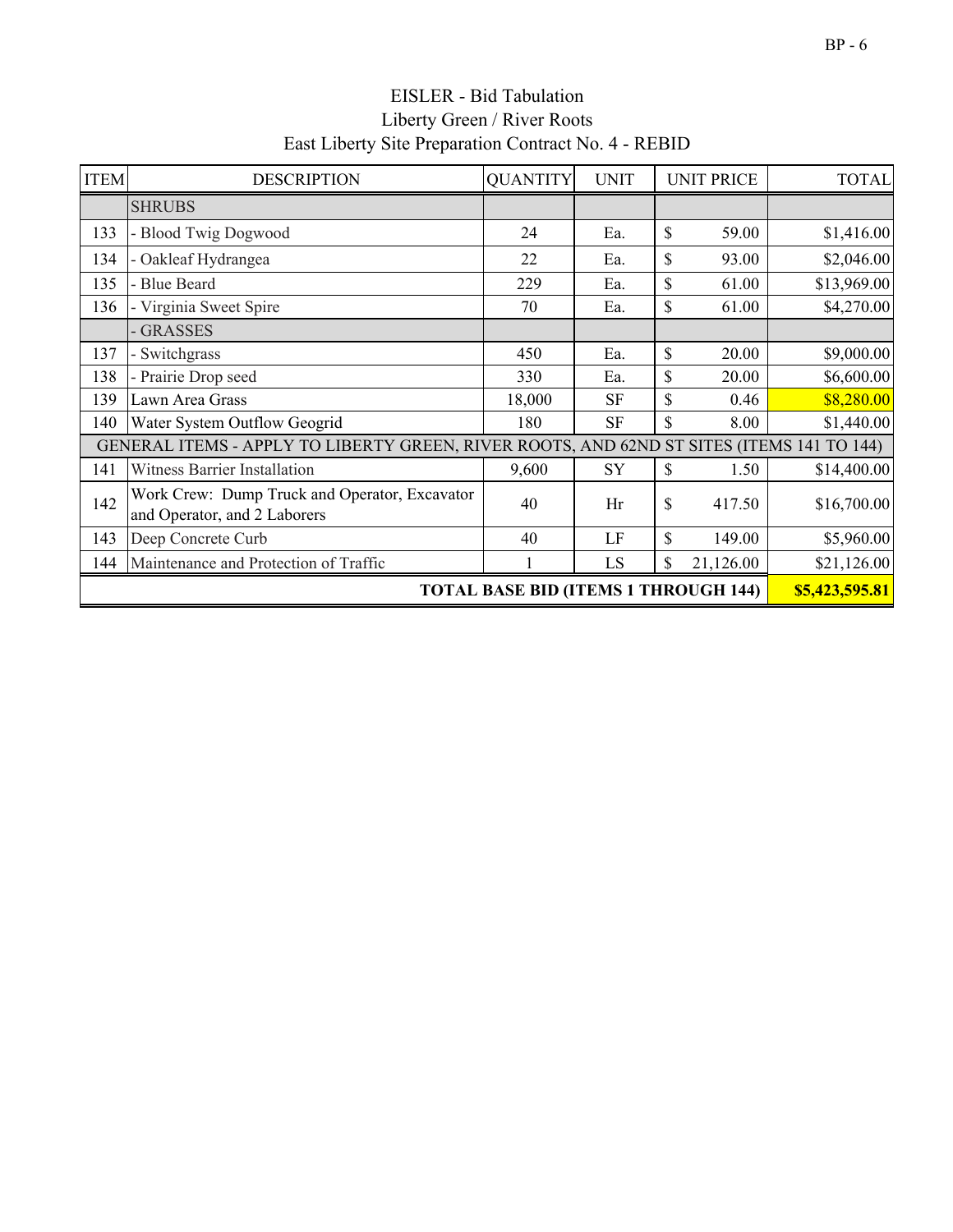|             | LIBERTY GREEN - ADD ALTERNATE "A" (AS SHOWN ON DRAWING L-127) |                 |             |                       |              |  |  |
|-------------|---------------------------------------------------------------|-----------------|-------------|-----------------------|--------------|--|--|
| <b>ITEM</b> | <b>DESCRIPTION</b>                                            | <b>OUANTITY</b> | <b>UNIT</b> | <b>UNIT PRICE</b>     | <b>TOTAL</b> |  |  |
|             | GROUNDCOVER/GRASSES                                           |                 |             |                       |              |  |  |
| A.1         | - Prairie Drop Seed (SH)                                      | 9700            | Ea.         | \$<br>19.50           | \$189,150.00 |  |  |
| A.2         | - Switch Grass (PV)                                           | 4400            | Ea.         | \$<br>19.50           | \$85,800.00  |  |  |
| A.3         | - Hay-scented Fern (DP)                                       | 508             | Ea.         | \$<br>20.00           | \$10,160.00  |  |  |
|             | <b>HERBACEOUS PLANTS</b>                                      |                 |             |                       |              |  |  |
| A.4         | - Milkweed (AI)                                               | 110             | Ea.         | \$<br>18.00           | \$1,980.00   |  |  |
| A.5         | - Great Blue Lobelia (GBL)                                    | 187             | Ea.         | \$<br>19.00           | \$3,553.00   |  |  |
| A.6         | - Blue Stem Golden Rod (SC)                                   | 120             | Ea.         | $\mathbb{S}$<br>19.50 | \$2,340.00   |  |  |
|             | <b>SHRUBS</b>                                                 |                 | Ex.         | <b>XXX</b>            | <b>XXX</b>   |  |  |
| A.7         | - Common Juniper (JUN)                                        | 3               | Ea.         | \$<br>53.50           | \$160.50     |  |  |
|             |                                                               |                 |             |                       |              |  |  |

|             | RIVER ROOTS - ALTERNATE SITE PLANTING PLAN "B" (FROM DRAWING L.5) |                          |             |                                            |              |  |  |
|-------------|-------------------------------------------------------------------|--------------------------|-------------|--------------------------------------------|--------------|--|--|
| <b>ITEM</b> | <b>DESCRIPTION</b>                                                | <b>QUANTITY</b>          | <b>UNIT</b> | <b>UNIT PRICE</b>                          | <b>TOTAL</b> |  |  |
|             | <b>CANOPY TREES</b>                                               |                          |             |                                            |              |  |  |
| B.1         | - American Sweetgum                                               | 3                        | Ea.         | \$<br>885.50                               | \$2,656.50   |  |  |
| B.2         | - Tulip Poplar                                                    | $\overline{2}$           | Ea.         | \$<br>885.50                               | \$1,771.00   |  |  |
| B.3         | - Black Tupelo                                                    | 3                        | Ea.         | \$<br>1,059.50                             | \$3,178.50   |  |  |
| B.4         | - Swamp White Oak                                                 | $\overline{\mathbf{3}}$  | Ea.         | \$<br>835.50                               | \$2,506.50   |  |  |
| B.5         | - Shagbark Hickory                                                | $\mathbf{1}$             | Ea.         | \$<br>723.00                               | \$723.00     |  |  |
| <b>B.6</b>  | - American Beach                                                  | $\mathbf{1}$             | Ea.         | \$<br>1,201.00                             | \$1,201.00   |  |  |
| B.7         | - Eastern Sycamore                                                | $\overline{2}$           | Ea.         | \$<br>719.00                               | \$1,438.00   |  |  |
|             | ORNAMENTAL TREES                                                  |                          |             |                                            |              |  |  |
| B.8         | - River Birch                                                     | $\overline{\mathcal{A}}$ | Ea.         | \$<br>557.00                               | \$2,228.00   |  |  |
| B.9         | - American Hornbeam                                               | 3                        | Ea.         | \$<br>565.50                               | \$1,696.50   |  |  |
|             | <b>SHRUBS</b>                                                     |                          |             |                                            |              |  |  |
| <b>B.10</b> | - Blood Twig Dogwood                                              | 23                       | Ea.         | \$<br>57.50                                | \$1,322.50   |  |  |
| <b>B.11</b> | - Oakleaf Hydrangea                                               | 28                       | Ea.         | \$<br>90.00                                | \$2,520.00   |  |  |
| <b>B.12</b> | - Blue Beard                                                      | 102                      | Ea.         | \$<br>59.00                                | \$6,018.00   |  |  |
| <b>B.13</b> | - Virginia Sweet Spire                                            | 44                       | Ea.         | \$<br>59.00                                | \$2,596.00   |  |  |
| <b>B.14</b> | - Purple Osier Willow                                             | 19                       | Ea.         | \$<br>69.00                                | \$1,311.00   |  |  |
| <b>B.15</b> | - Steeplebush                                                     | 46                       | Ea.         | \$<br>55.50                                | \$2,553.00   |  |  |
|             | - GRASSES                                                         |                          |             |                                            |              |  |  |
| <b>B.16</b> | - Switchgrass                                                     | 450                      | Ea.         | $\mathbb{S}$<br>19.50                      | \$8,775.00   |  |  |
| <b>B.17</b> | - Prairie Drop seed                                               | 330                      | Ea.         | \$<br>19.50                                | \$6,435.00   |  |  |
|             | RIVER ROOTS - ALTERNATE "B" ITEMS B.1 - B.17 (TOTAL X)            |                          |             |                                            | \$48,929.50  |  |  |
|             |                                                                   |                          |             | RIVER ROOTS - ITEMS 124 - 140 (SUBTOTAL Y) | \$63,196.00  |  |  |
|             | DEDUCT ALTERNATE "B" (TOTAL X MINUS SUBTOTAL Y)                   |                          |             |                                            |              |  |  |